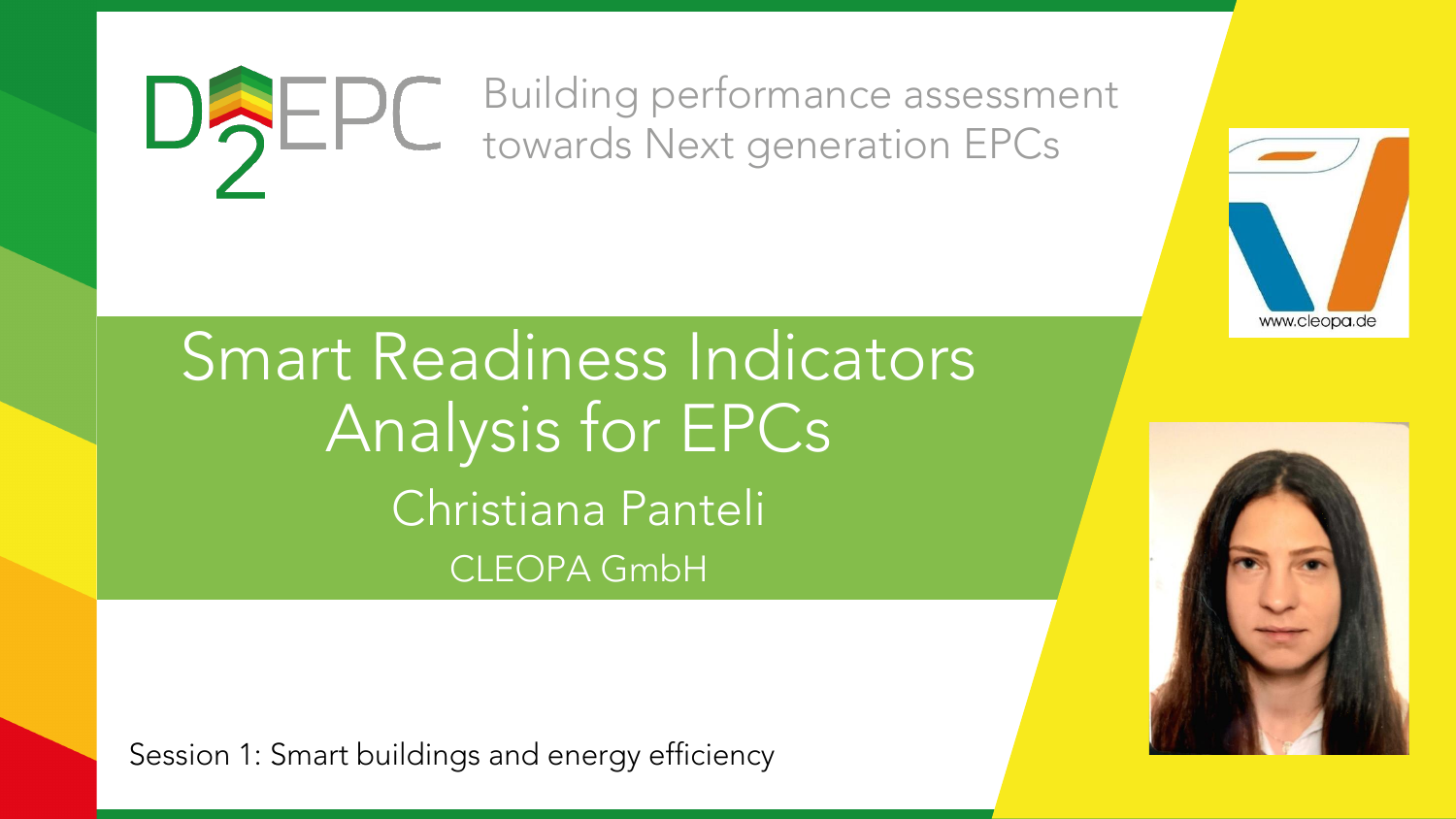# Smart Readiness Indicator (SRI)

- In 2018, the European Commission adopted the Smart Readiness Indicator concept, known as SRI in the recast of the directive on the energy efficiency of buildings.
- The set of SRIs is a measure of the intelligence of buildings systems, and its promotion is expected to contribute to the energy savings of the building sector.
- These indicators are relatively new and were developed only at the beginning of last decade, within European standards.

8th June 2022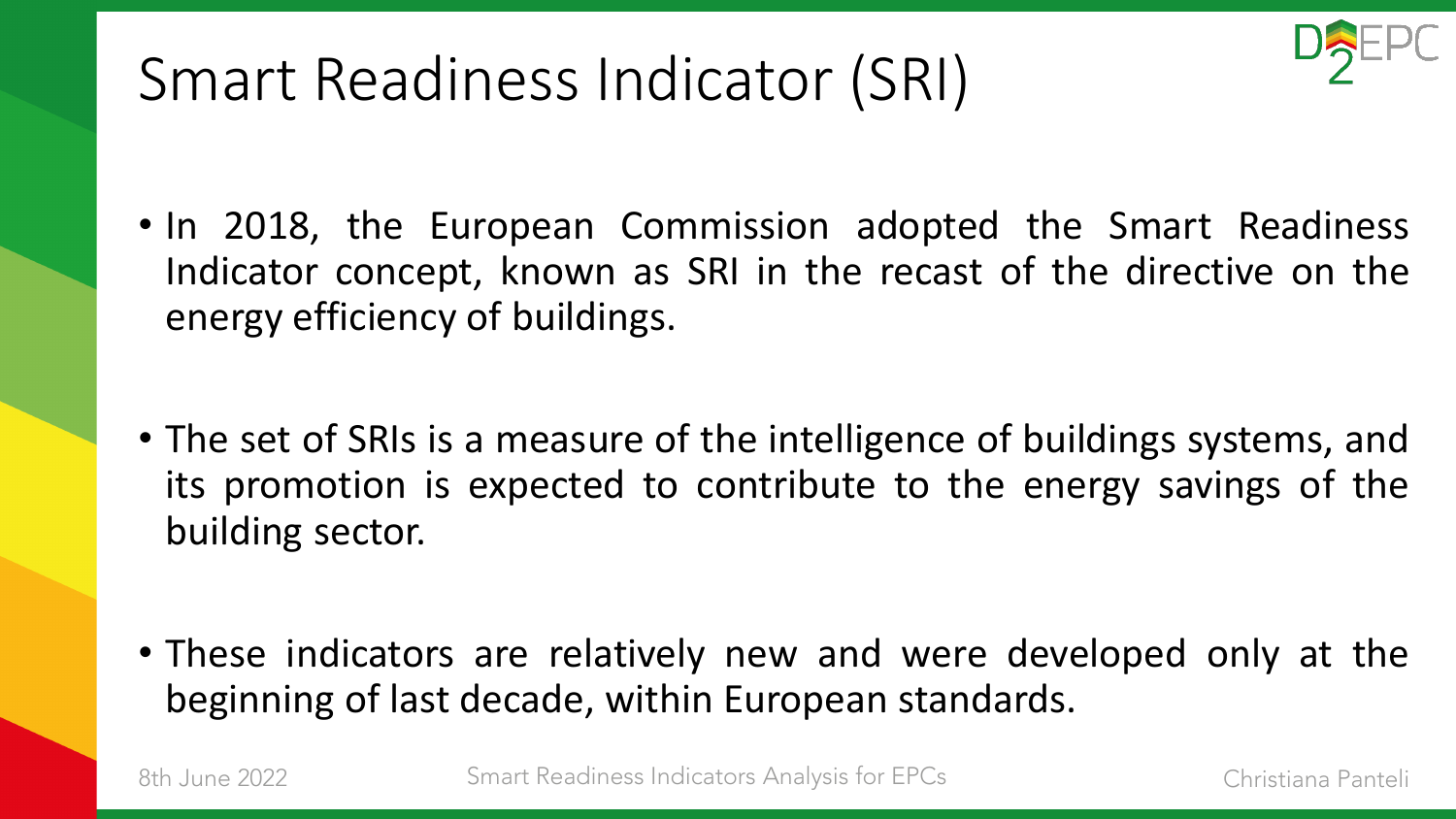

# Smart Readiness Indicators Domains and Impact Categories





Source: Final report on the technical support of the development of a Smart Readiness Indicators for buildings, Final Report (June 2020) Directorate-General for Energy, Directorate C - Renewables, Research and Innovation, Energy Efficiency, Unit C4 – Energy Efficiency: Buildings and Products

8th June 2022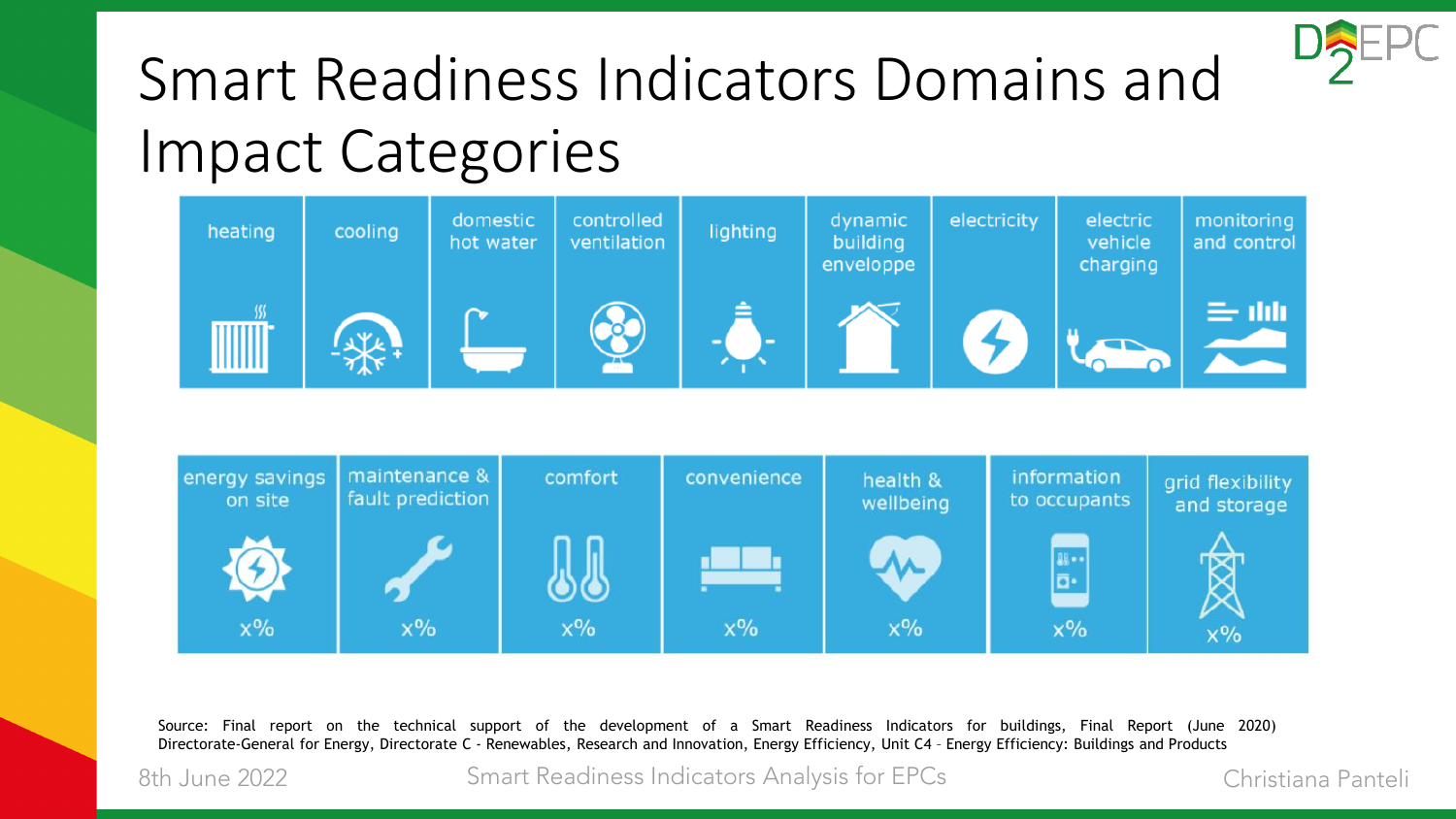

#### Smart Readiness Indicators – Calculation Example **IMPACTS**

|                                                      |                                         | Energy efficiency | Maintenance<br>and fault protection | પ<br>Comfort             | Convenience | W<br>Health and<br>well-being | 查<br>Ш<br>Information to<br>occupants | 倉<br>Energy flexibility<br>& storage | SRI |
|------------------------------------------------------|-----------------------------------------|-------------------|-------------------------------------|--------------------------|-------------|-------------------------------|---------------------------------------|--------------------------------------|-----|
| $\omega$<br>Z<br>$\hspace{0.1mm}-\hspace{0.1mm}$     | Total                                   | 39%               | 18%                                 | 60%                      | 71%         | 48%                           | 59%                                   | 0%                                   | 42% |
|                                                      | 1555555<br>IIII<br>Heating              | 32%               | 18%                                 | 62%                      | 55%         | 24%                           | 74%                                   | 0%                                   |     |
|                                                      | Sanitary hot water                      | 17%               | $0\%$                               | 45%                      | 70%         | 67%                           | 83%                                   | $0\%$                                |     |
|                                                      | ₩<br>Cooling                            | 65%               | 51%                                 | 78%                      | 72%         | 61%                           | 55%                                   | 0%                                   |     |
|                                                      | $\bigcirc$<br>Controlled<br>ventilation | 41%               | 0%                                  | 55%                      | 60%         | 34%                           | 44%                                   | 0%                                   |     |
| $\begin{array}{c}\n\searrow\\ \searrow\n\end{array}$ | Lighting                                | 85%               | 14%                                 | 90%                      | 100%        | 83%                           | 15%                                   | $0\%$                                |     |
| $\circ$<br>$\triangle$                               | Dynamic building<br>envelope            | 10%               | $0\%$                               | 31%                      | 56%         | 22%                           | 46%                                   | 0%                                   |     |
|                                                      | ۰<br>Electricity                        | 10%               | $0\%$                               |                          |             |                               | 68%                                   | $0\%$                                |     |
|                                                      | Electric vehicle<br>charging            | $\qquad \qquad$   | 38%                                 | $\overline{\phantom{0}}$ | 82%         | $\overline{\phantom{0}}$      | 84%                                   | 0%                                   |     |
|                                                      | Monitoring and<br>control               | 52%               | 43%                                 | 62%                      | 72%         | 45%                           | 64%                                   | 0%                                   |     |

Source: Final report on the technical support of the development of a Smart Readiness Indicators for buildings, Final Report (June 2020) Directorate-General for Energy, Directorate C - Renewables, Research and Innovation, Energy Efficiency, Unit C4 – Energy Efficiency: Buildings and Products

8th June 2022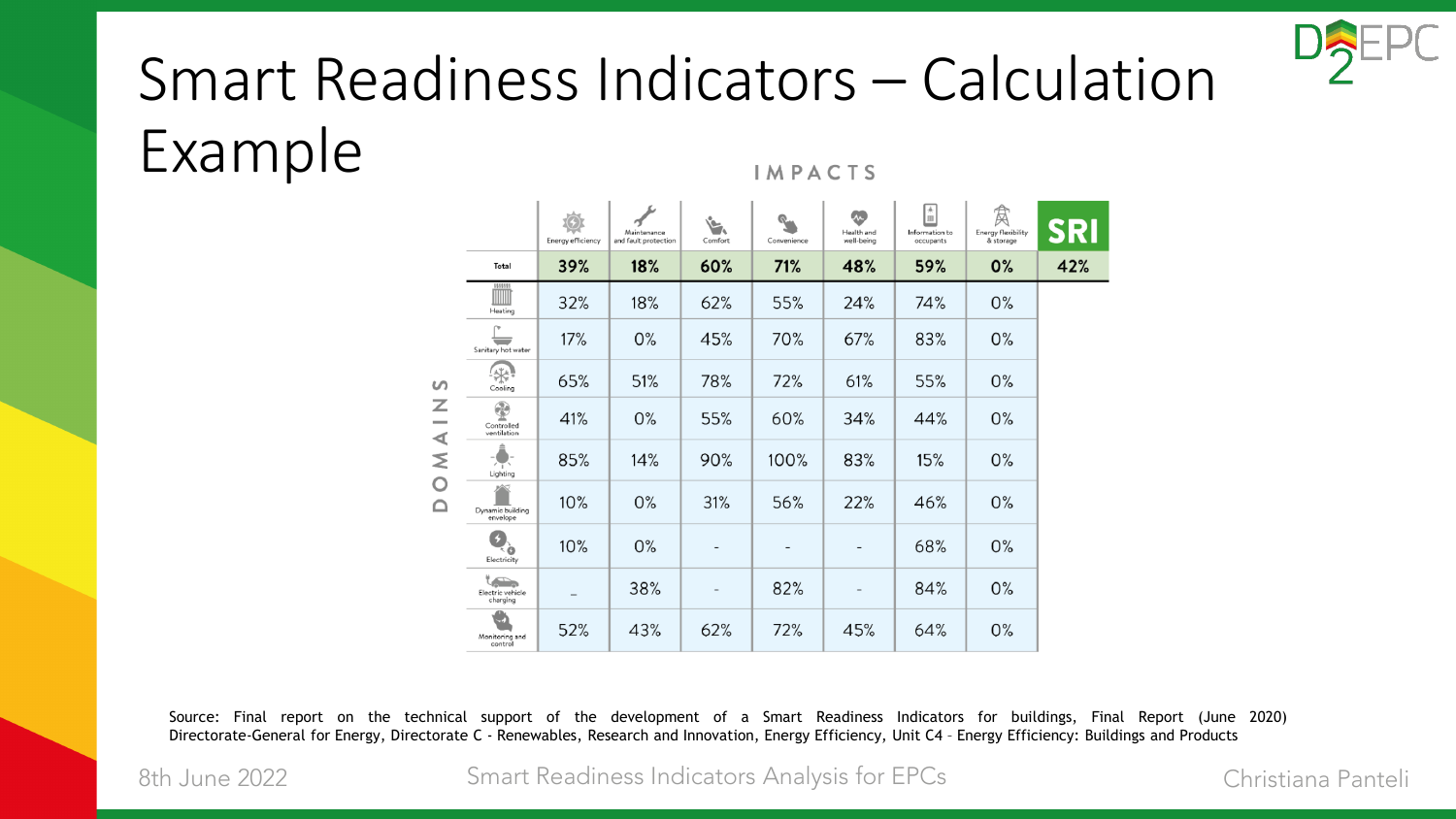

# Smart Readiness Indicators Analysis for EPCs

Objectives of SRI analysis in D^2EPC:

- establish the framework and scope of SRIs integration in the dynamic EPC scheme
- development of the required procedures which will define guidelines for the realization of SRI certification based on the linkage of EPC data.
- linkage of the SRI to the dynamic EPC in a mandatory way, so an assessment would be offered each time an EPC is conducted.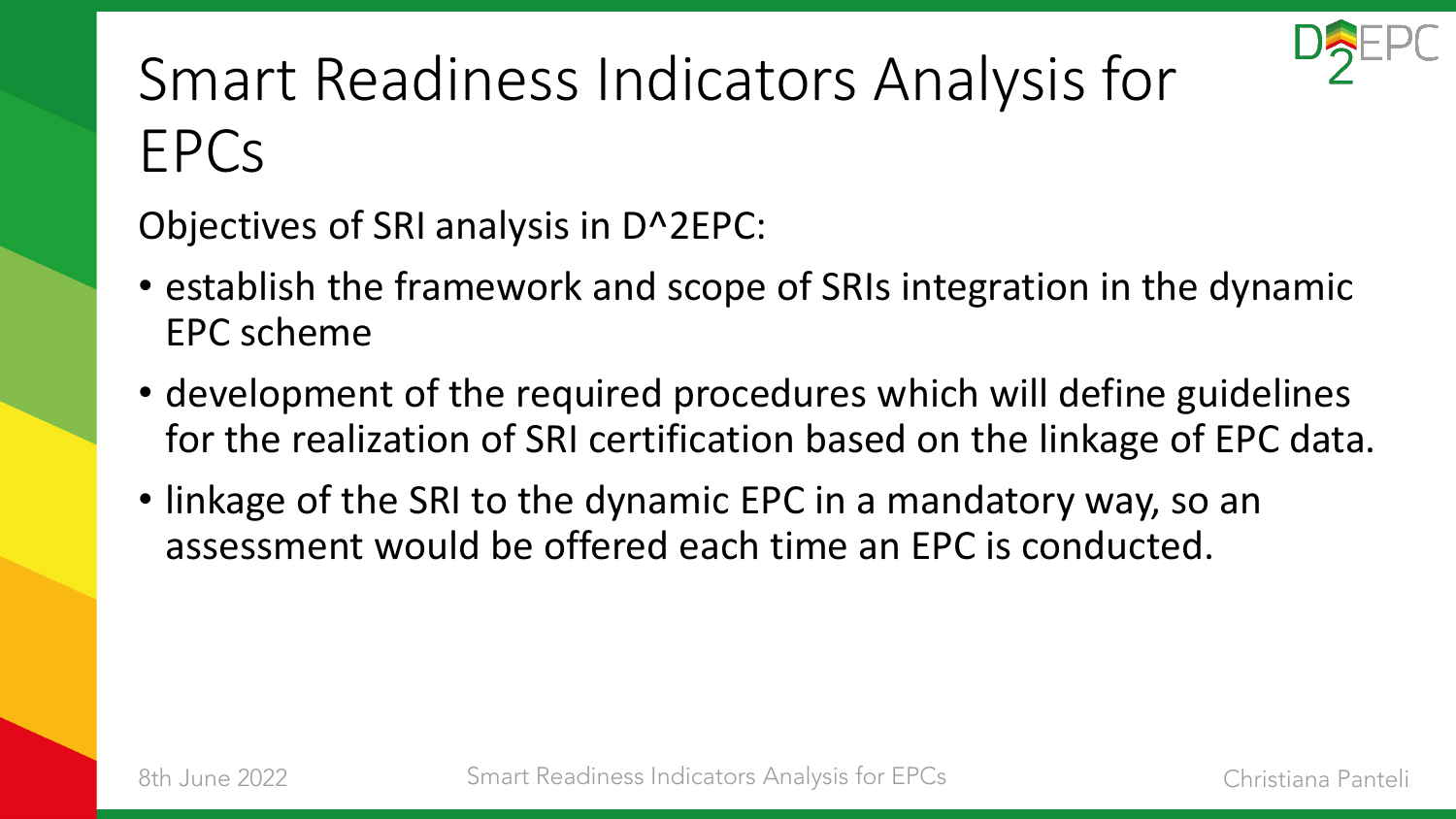

# Smart Readiness Indicators Analysis for EPCs – 3 step methodology

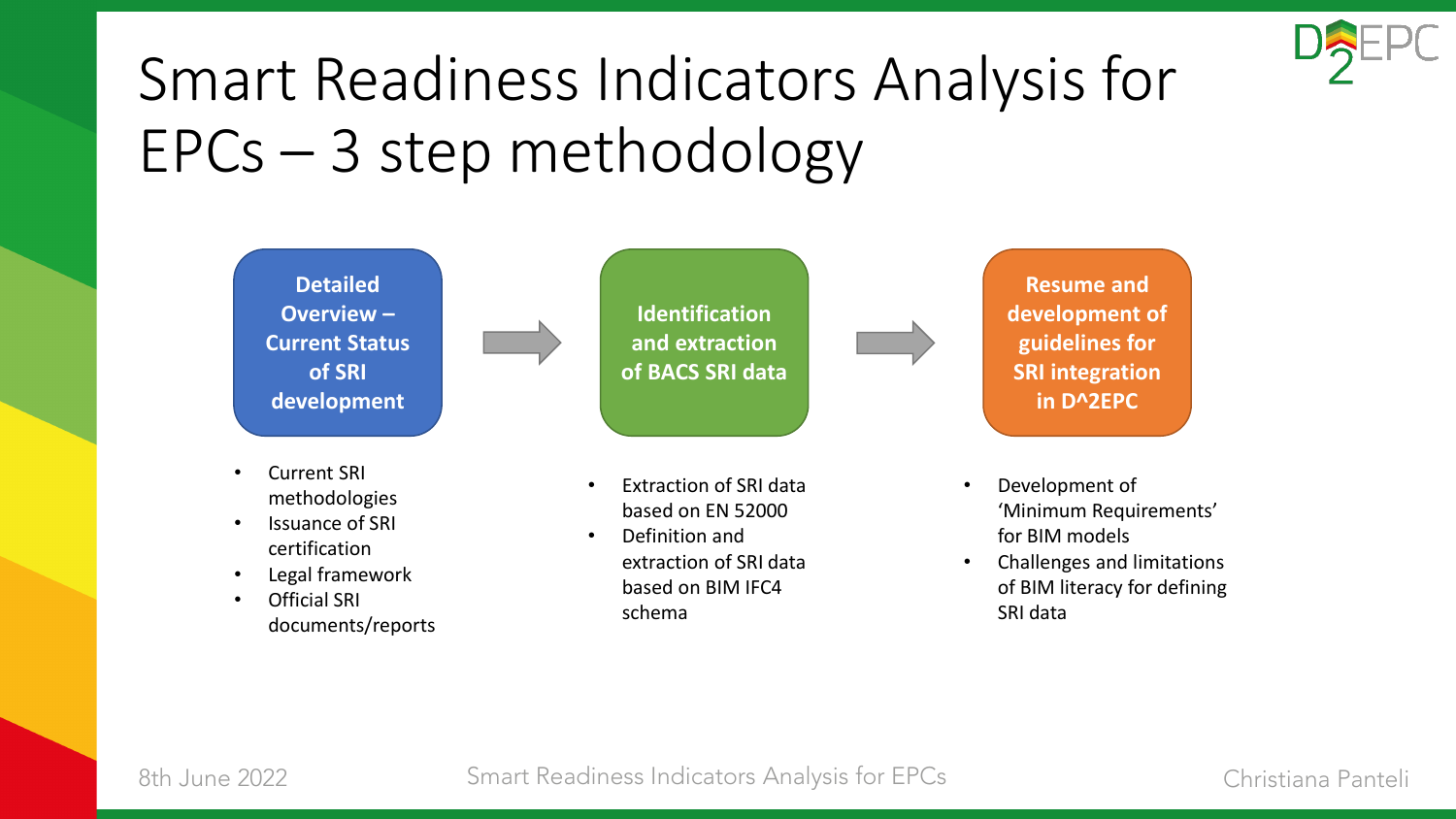## Employment of SRIs in next generation BIM based EPCs – IFC schema

- Mapping of SRI input data in accordance to EPC methodology of EN 52000 standards
- Mapping of SRI BACS controls/equipment in IFC4 schema

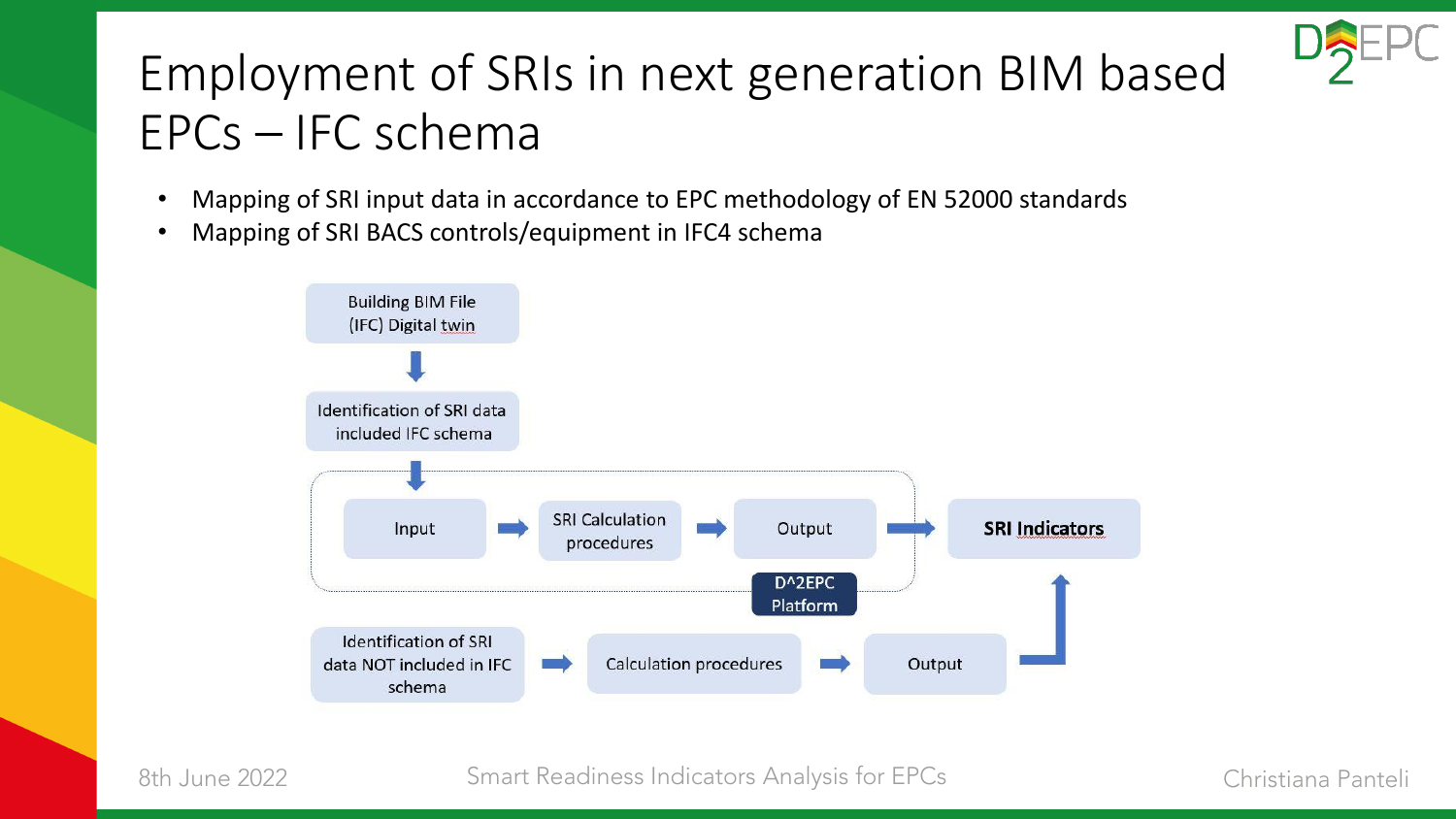

## Employment of SRIs in next generation BIM based EPCs – IFC schema

- Definition of KPIs for 9 SRI domains and 54 services included in SRI scheme to be used in D^2EPC calculation platform
- Identification of input data (metrics) required for SRI assessment through the D^2EPC platform
- $\checkmark$  Lighting 2 services
- $\checkmark$  Electricity 7 services
- $\checkmark$  EV Charging 3 services
- ◆ Monitoring and Control 8 services
- $\checkmark$  Dynamic Envelope 3 services
- $\checkmark$  Ventilation 6 services
- $\checkmark$  Cooling 10 services
- $\blacktriangledown$  Heating 10 services
- $\checkmark$  Domestic Hot water (DHW) 5 services



8th June 2022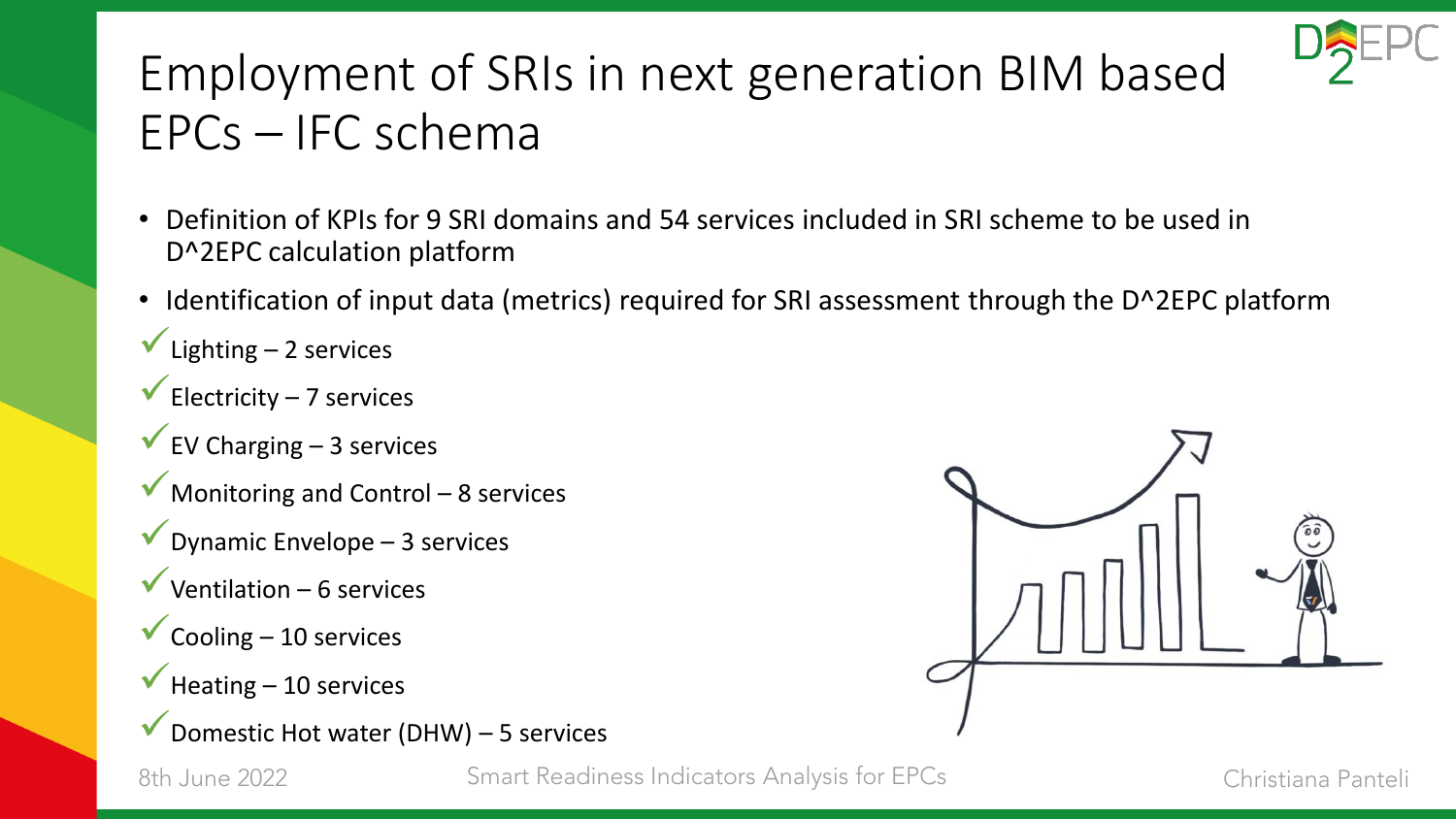## Employment of SRIs in next generation BIM based EPCs – IFC schema

• Investigation whether sufficient information on BACS is currently available in BIM practices for extraction of **SRIS** 



#### **Definition of three categories to describe level of completeness:**

Complete: Equipment and controls and Relationships can be adequately defined in IFC schema Partial: Partial definition of equipment and/or relationships of SRI data Not Supported: SRI data cannot be defined in IFC schema (no entities/data outside of modelling processes)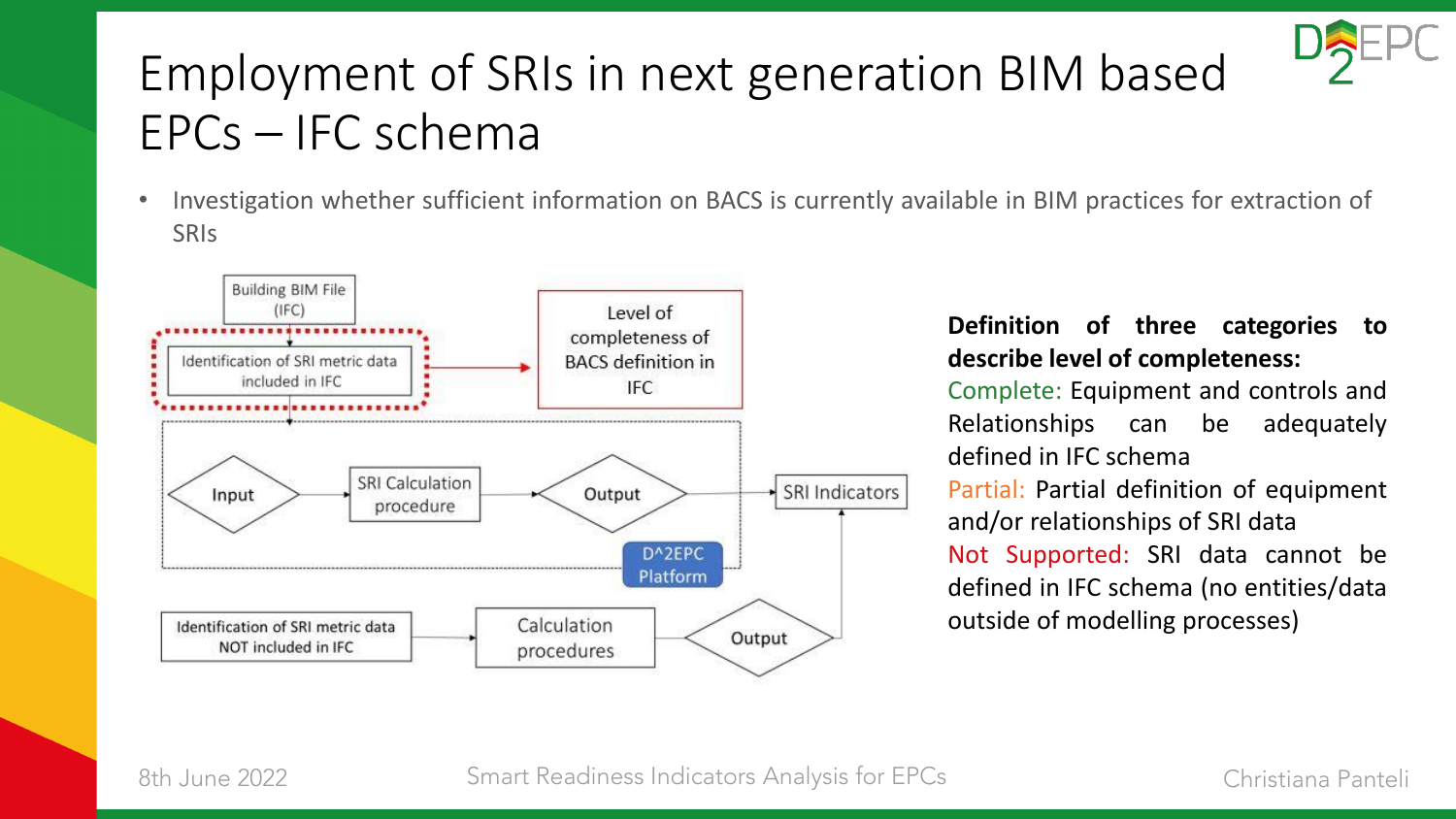#### Staging of hierarchical levels of BACS





8th June 2022

Smart Readiness Indicators Analysis for EPCs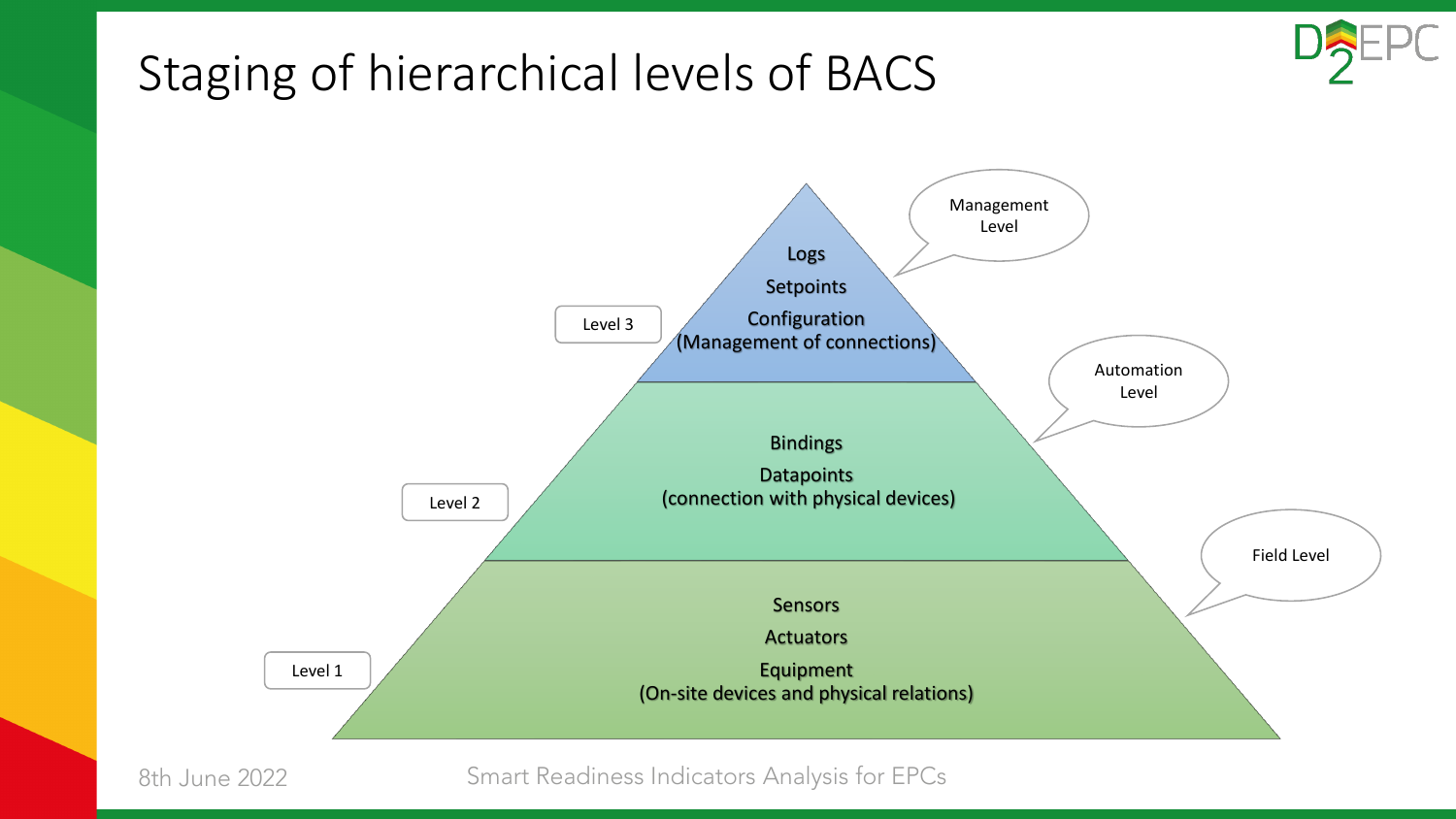

#### Definition of SRI metrics – Lighting example

| <b>Indicator Name</b>  | <b>Indicator</b><br><b>Description</b>                              | <b>Units</b> | Static/<br><b>Dynami</b><br>C. | <b>Category</b> | <b>Calculation Procedure</b>                                                                                                                                                                                                                                                                                                                                                                                                                                               | <b>Input Data</b><br>Metric                                                                                                                                                                                               |
|------------------------|---------------------------------------------------------------------|--------------|--------------------------------|-----------------|----------------------------------------------------------------------------------------------------------------------------------------------------------------------------------------------------------------------------------------------------------------------------------------------------------------------------------------------------------------------------------------------------------------------------------------------------------------------------|---------------------------------------------------------------------------------------------------------------------------------------------------------------------------------------------------------------------------|
| <b>SRI-Lighting 1a</b> | Occupancy control<br>for indoor lighting                            | N/A          | <b>Static</b>                  | SRI             | level 0 Manual on/off switch   lev<br>el 1 Manual on/off switch + additional sweeping<br>extinction signal   level 2 Automatic detection (auto<br>on / dimmed or auto off)   level 3 Automatic<br>detection (manual on / dimmed or auto off)                                                                                                                                                                                                                               | Manual on/off switch (0)<br>sweep time control device<br>with real time clock (1)<br>Occupancy Sensor, automatic<br>switch (2)<br>Manual on/off switch,<br>occupancy sensor or timer (3)                                  |
| <b>SRI-Lighting 2</b>  | Control artificial<br>lighting power<br>based on daylight<br>levels | N/A          | <b>Static</b>                  | SRI             | level 0 Manual (central)   level 1 Manual (per<br>room/zone)   level 2 Automatic switching   level 3<br>Automatic dimming   level 4 Scene-based light control<br>(during time intervals, dynamic and adapted lighting<br>scenes are set, for example, in terms of illuminance<br>level, different correlated colour temperature (CCT)<br>and the possibility to change the light distribution<br>within the space according to e.g., design, human<br>needs, visual tasks) | Type of lighting switch $-$<br>central (0)<br>Type of lighting switch -per<br>zone/room (1)<br>Brightness/photoelectric/occ<br>upancy sensors (2,3,4)<br><b>Colour Temperature Sensors,</b><br>light intensity sensor (4) |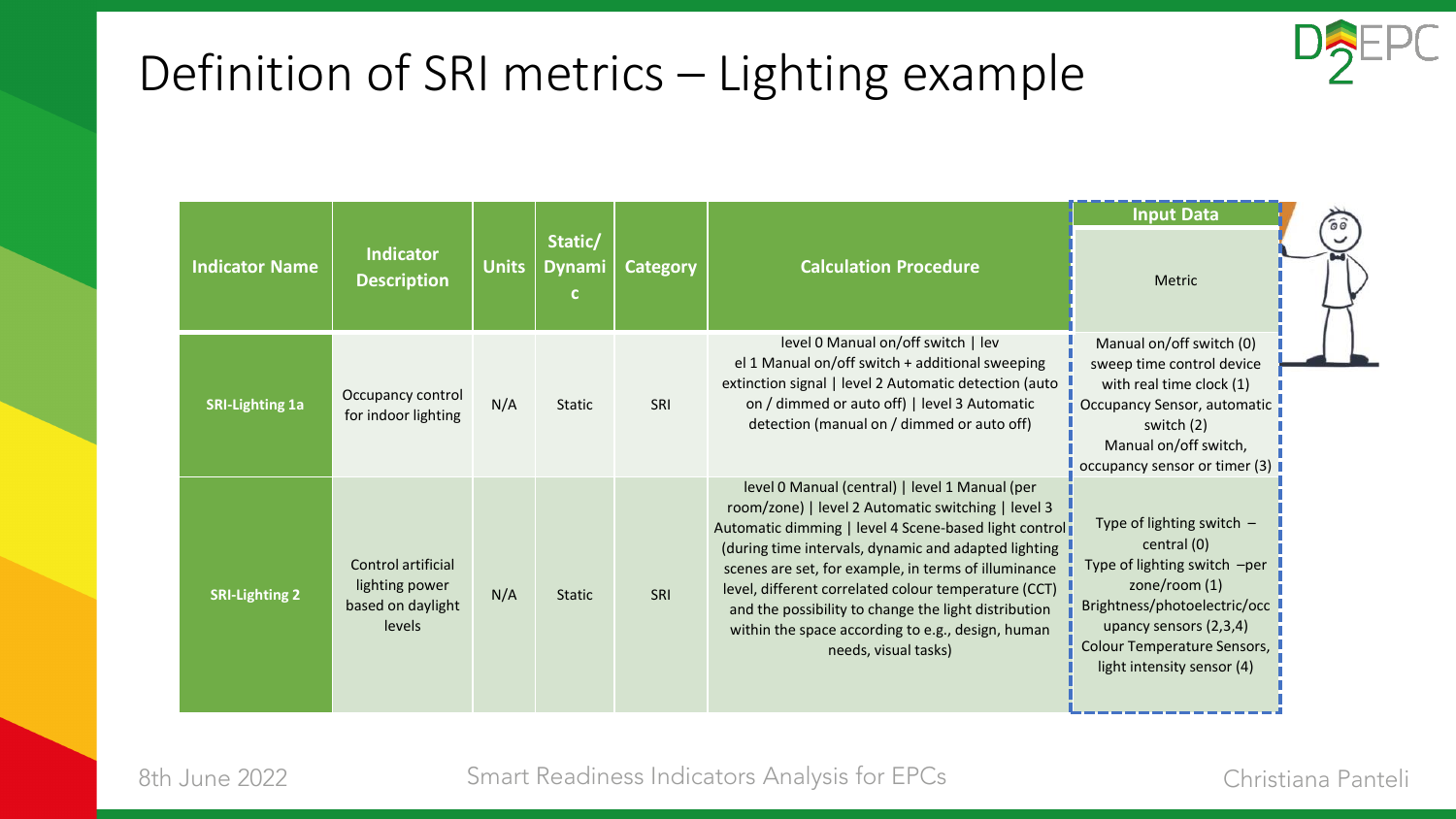

#### SRI Metrics – IFC entities & enumerations

Mapping of SRI metric data with IFC entities and enumerations



8th June 2022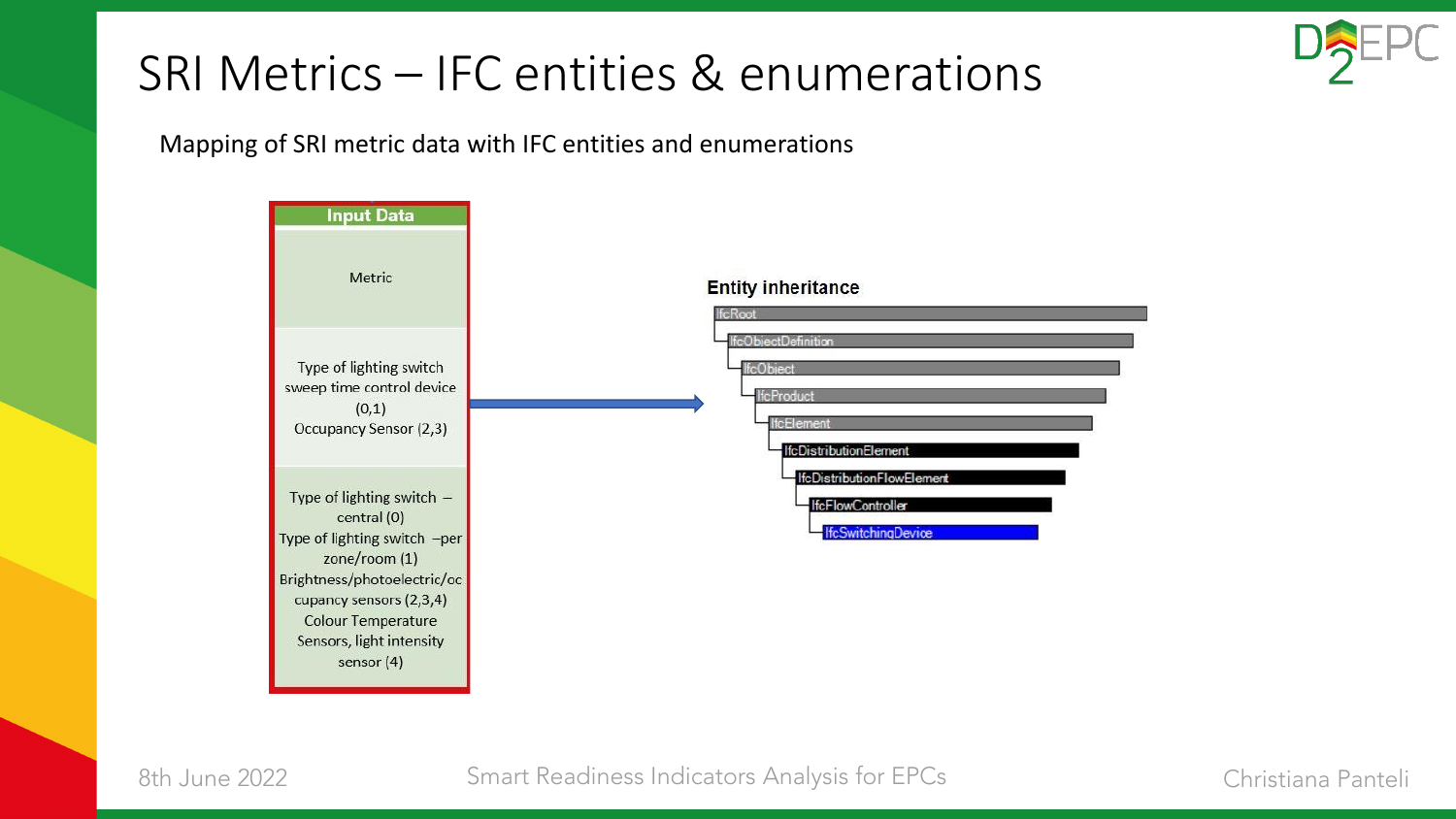#### Conclusions of EPC/IFC-based SRI analysis



✓It was found that the **current status of data for EPC assessment does not allow the extraction of the SRI.**

 $\checkmark$  Some screening information for the SRI may be extracted, however, this information is not sufficient to extract the SRI indicator of the building. The information which can be extracted from EPC is namely:

- Heating type, emission type
- Cooling type, emission type
- Ventilation type
- Domestic hot water system type
- Presence of renewable energy
- ✓ In this current stage, a **significant number of functionality levels are not addressed in IFC schema**. This constitutes a major drawback, which does not allow the development of a comprehensive approach for extracting the SRI indicator from an IFC document.
- ✓ **The information supported by the current IFC format** is mainly limited to the:
	- field level supporting the definition of devices and wiring relations,
	- disregarding the logical and operational aspects, such as control loops, bindings, or configuration management.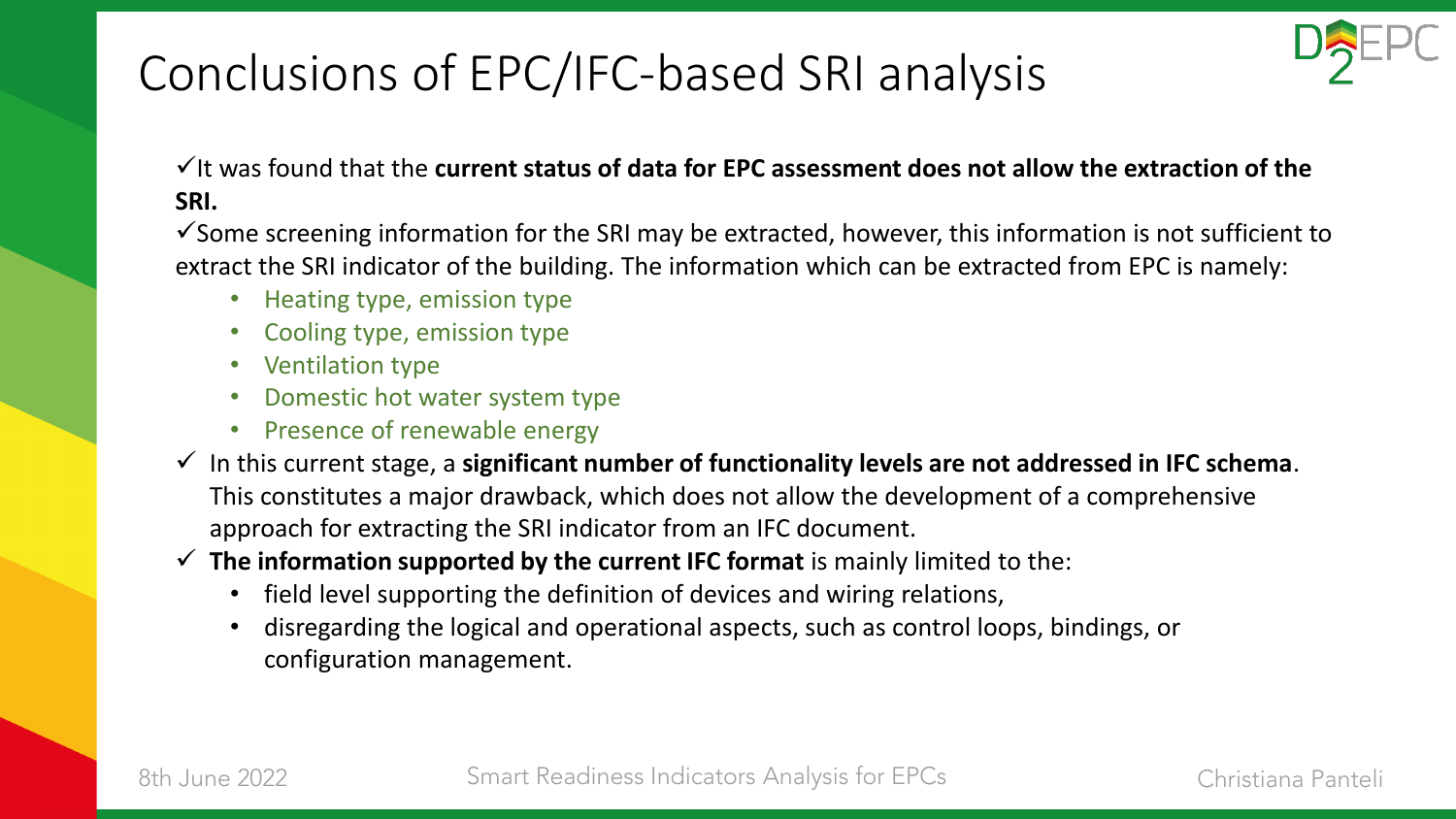#### Conclusions of IFC-based SRI analysis



- $\checkmark$  The features which can be defined in IFC for the purpose of the SRI screening questions are the following:
	- Heating: Presence of Heating system, Emission Type, Production Type
	- Domestic Hot Water (DHW): Presence of Domestic Hot water, Production Type, Solar Collector
	- Cooling: Presence of cooling system, Emission Type
	- Controlled Ventilation: Presence of controlled ventilation system, System type, Heat Recovery
	- Dynamic Envelope: Presence of dynamic Envelope system
	- Electricity: Renewables & Storage: Presence of Renewables, On-site renewable electricity generation, Storage of on-site generated renewable electricity, CHP (Combined Heat and Power)
	- Electric Vehicle Charging: Not supported
- ✓ **Minimum modelling requirements** were presented for specifying the 1st SRI level of information.
- ✓ The use of IFC for automating the screening questions of the SRI **still needs some user specified inputs** since not all features can be defined in the model.